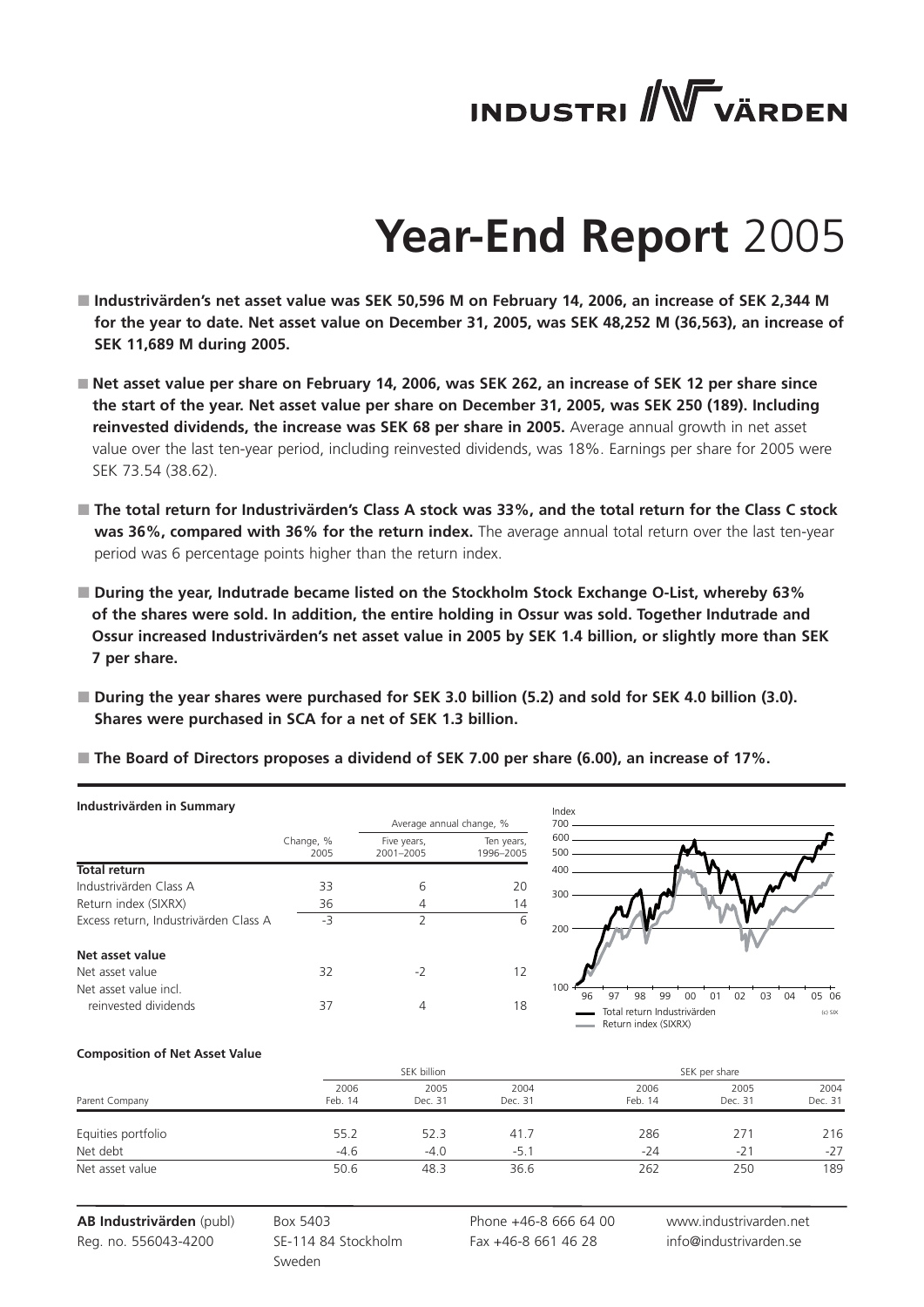Industrivärden is one of the Nordic region's leading holding companies, taking an active ownership role in a concentrated selection of listed Nordic companies with good development potential. Industrivärden's mission is to create shareholder value based on a professional investment operation and active ownership. The goal is to generate high growth in net asset value over time. Based on this, the aim is to deliver a total return to Industrivärden's shareholders that is higher, over time, than the average for the Stockholm Stock Exchange. For more information, visit our website: www.industrivarden.net.

#### **CEO's Message**

The global economy performed well in 2005, and the rate of growth was broadly higher than anticipated in major parts of the world economy. At the same time, an adaptation to the record-low short-term interest rates to more normal levels has now been initiated in most major economies. However, due to the absence of clear inflationary tendencies, long-term rates should remain low in a historical perspective.

Our equities portfolio performed well during the year. Most of Industrivärden's portfolio companies have first-rate global market positions and are leaders in their respective industries. This good performance is reflected in our net asset value, which including reinvested dividends rose 37%, or by SEK 68 per share. The total return for Industrivärden's Class A and C stock was 33% and 36%, respectively.

One important event during the year was the introduction of Indutrade on the Stockholm Stock Exchange O-List. The Initial Public Offering was a success and was oversubscribed 12 times, with a subsequent 37% rise in Indutrade's share price in 2005. Our belief in Indutrade and its future growth opportunities is strong, and we are staying on as a major shareholder. The Indutrade IPO increased our net asset value during the year by SEK 1.2 billion and decreased our net debt by SEK 1.9 billion.

In October we sold our entire shareholding in the Icelandic medtech company Ossur, following an approximate 90% growth in value of our original investment since 2002. The sale decreased our net debt by SEK 850 M and generated a capital gain of SEK 398 M.

In 2005 we acquired an additional SEK 1.3 billion in stock in our portfolio company SCA, at an average share price of SEK 255. We know the company well and are strongly confident about SCA's future performance.

As a result of the refinement of Industrivärden's equities portfolio in recent years, today we have an almost fully transparent portfolio in which 99% of the managed value consists of listed equities. At year-end 2005 our net debt was SEK 4.0 billion, and our total equity portfolio were worth SEK 52.3 billion. The net debt-equity ratio was 7%.

Earnings from our short-term trading amounted to SEK 122 M and thus amply covered our management costs of SEK 78 M, corresponding to 0.2% of managed assets.

The Board's proposed dividend increase of 17% to SEK 7.00 per share entails that we have once again achieved our goal of paying a dividend that exceeds the average for the Stockholm Stock Exchange.

anders nyrén *President and CEO*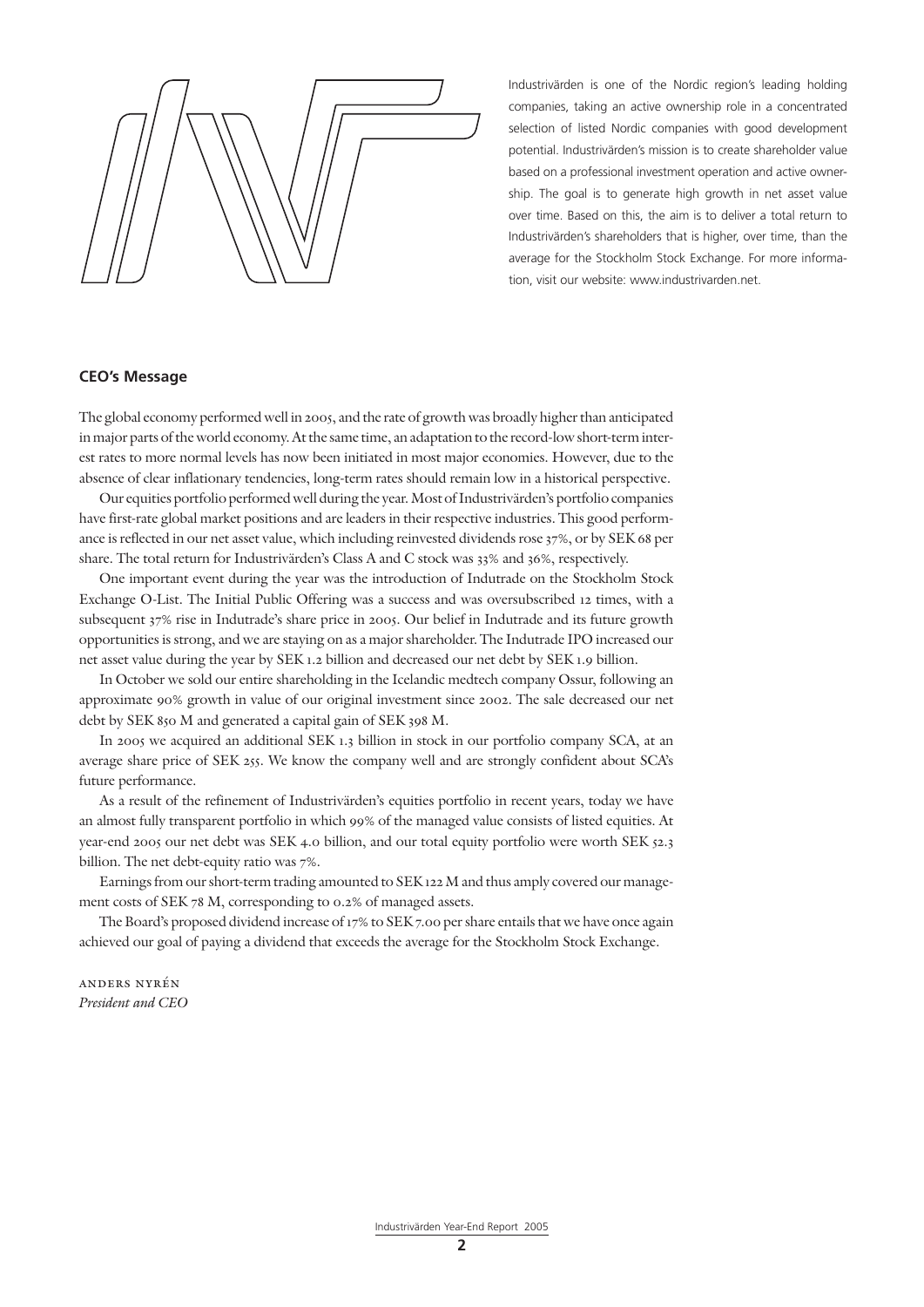### **NET ASSET VALUE**

Net asset value has grown by an average of 12% per year over the last ten-year period. Including reinvested dividends, the average annual increase is 18%, compared with 14% for the return index.

Total growth in net asset value including reinvested dividends

#### **Development of Net Asset Value 3 and 20 and 20 and 20 and 20 and 20 and 20 and 20 and 20 and 20 and 20 and 20 and 20 and 20 and 20 and 20 and 20 and 20 and 20 and 20 and 20 and 20 and 20 and 20 and 20 and 20 and 20 and 20**



during the last ten-year period was 445%, compared with 277% for the return index.

Net asset value consists of the difference between the market value of the equities portfolio and net debt. Its development over the last ten-year period is shown in the charts below.

SEK/share



Industrivärden's equities portfolio was valued at SEK 52,265 M (41,691) on December 31, 2005. Stocks were purchased for SEK 3,023 M and sold for SEK 3,964 M in 2005.

Management costs amounted to SEK 78 M, which were covered by the surplus of SEK 122 M generated by short-term derivative transactions and equity trading. Net financial items for portfolio management amounted to SEK -217 M. Overall, net debt decreased by SEK 1,115 M, to SEK 4,013 M, mainly due to net sales of stocks during the final quarter, totaling SEK 2,120 M.

Net asset value at December 31, 2005, was SEK 48.3 billion, an increase of SEK 11.7 billion for the year.

As per February 14, 2006, net asset value was SEK 50.6 billion, an increase of SEK 2.3 billion during the year to date.

| Development of Net Asset Value, SEK M |                                              | <b>Year 2005</b> | Jan. 1-Feb. 14, 2006 |       |        |          |
|---------------------------------------|----------------------------------------------|------------------|----------------------|-------|--------|----------|
|                                       | Net asset value, Dec. 31, 2004/Dec. 31, 2005 |                  | 36,563               |       |        | 48,252   |
| Equities portfolio Opening value      |                                              |                  | 41,691               |       |        | 52,265   |
|                                       | Purchases                                    | 3,023            |                      |       | 557    |          |
|                                       | Sales <sup>1</sup>                           | $-3,964$         |                      |       | $-26$  |          |
|                                       | Change in value of                           |                  |                      |       |        |          |
|                                       | equities portfolio:                          |                  |                      |       |        |          |
|                                       | Sandvik                                      | 2,771            |                      | 1,066 |        |          |
|                                       | Ericsson                                     | 2,158            |                      | $-75$ |        |          |
|                                       | <b>SSAB</b>                                  | 1,881            |                      | 553   |        |          |
|                                       | Handelsbanken                                | 1,599            |                      | $-67$ |        |          |
|                                       | Skanska                                      | 1,332            |                      | 210   |        |          |
|                                       | Indutrade                                    | 896              |                      | $-18$ |        |          |
|                                       | <b>SCA</b>                                   | 426              |                      | 736   |        |          |
|                                       | Ossur hf                                     | 225              |                      |       |        |          |
|                                       | <b>Munters</b>                               | 69               |                      | $-11$ |        |          |
|                                       | Other stocks <sup>2</sup>                    | 158 11,515       | 10,574               | $-34$ | 2,360  | 2,891    |
|                                       | Closing value                                |                  | 52,265               |       |        | 55,156   |
| Net debt                              | Opening value                                |                  | $-5,128$             |       |        | $-4,013$ |
|                                       | Dividend paid out                            | $-1,159$         |                      |       |        |          |
|                                       | Dividends received <sup>3</sup>              | 1,572            |                      |       |        |          |
|                                       | Management costs                             | $-78$            |                      |       | $-10$  |          |
|                                       | Net financial items                          | $-217$           |                      |       | $-25$  |          |
|                                       | Purchases/sales of stocks, net <sup>1</sup>  | 941              |                      |       | $-531$ |          |
|                                       | Other $2$                                    | 56               | 1,115                |       | 19     | -547     |
|                                       | Closing value                                |                  | $-4,013$             |       |        | $-4,560$ |
| Net asset value                       |                                              |                  | 48,252               |       |        | 50,596   |

1 During the fourth quarter, 62.9% of Indutrade was sold for SEK 1,596 M, and the entire holding in Ossur was sold for SEK 1,008 M. 2 Includes total surplus of SEK 122 M from short-term derivative transactions and equity trading as per December 2005.

<sup>3</sup> Includes SEK 301 M in dividends, etc. from Indutrade.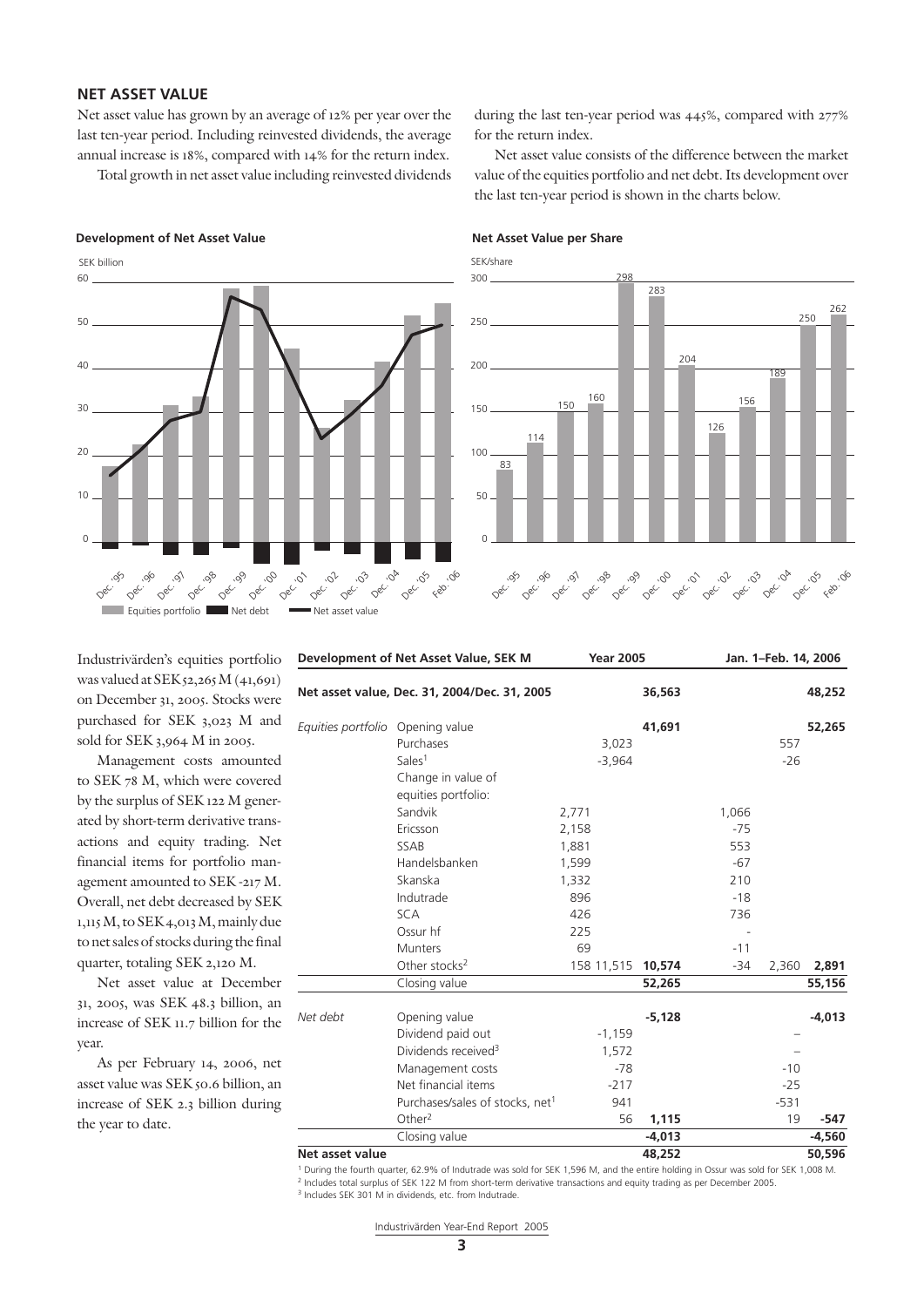#### **Equities Portfolio4**

The market value of Industrivärden's equities portfolio on December 31, 2005, was SEK 52,265 M (SEK 41,691 M at the start of the year), which exceeded cost by SEK 31,592 M (SEK 21,660 M at the start of the year). See the detailed portfolio specification as per December 31, 2005, on page 7. The market value on February 14, 2006, was SEK 55,156 M. Taking into account purchases and sales, the change in value was 5% compared with the start of 2006.

|                |                      |               |           |                          | Average                  |               |                      |
|----------------|----------------------|---------------|-----------|--------------------------|--------------------------|---------------|----------------------|
|                | As per Dec. 31, 2005 |               | return, % | annual total return, %   |                          |               | As per Feb. 14, 2006 |
|                |                      | Breakdown of  | Year      | Five years,              | Ten years,               |               | Breakdown of         |
|                |                      | market value, |           |                          |                          |               | market value,        |
| Company        | No. of shares        | SEK M         | 2005      | 2001-2005                | 1996-2005                | No. of shares | SEK M                |
| Handelsbanken  | 67,000,000           | 13,199        | 18        | 8                        | 19                       | 67,000,000    | 13,132               |
|                |                      |               |           |                          |                          |               |                      |
| Ericsson       | 377,000,000          | 10,367        | 28        | $-18$                    | 10                       | 377,000,000   | 10,291               |
| Sandvik        | 26,000,000           | 9,620         | 46        | 15                       | 17                       | 26,000,000    | 10,686               |
| <b>SCA</b>     | 23,600,000           | 7,009         | 8         | 12                       | 15                       | 23,600,000    | 7,745                |
| SSAB           | 14,200,000           | 4,104         | 92        | 33                       | 21                       | 14,155,622    | 4,650                |
| Skanska        | 32,300,000           | 3,908         | 59        | 9                        | 15                       | 32,300,000    | 4,118                |
| Indutrade      | 14,857,800           | 1,322         | 37        | $\overline{\phantom{m}}$ | $\overline{\phantom{m}}$ | 14,857,800    | 1,304                |
| <b>Munters</b> | 3,400,000            | 745           | 12        | 7                        |                          | 3,400,000     | 734                  |
| Others         |                      | 1,991         |           |                          |                          |               | 2,496                |
| <b>Total</b>   |                      | 52,265        | 32        |                          |                          |               | 55,156               |
| Return index   |                      |               | 36        | 4                        | 14                       |               |                      |

Of the shareholdings listed above, Munters has been held for less than five years, while Sandvik has been held for less than ten years. Indutrade was listed on the stock market in October 2005.

*Handelsbanken's* operating profit for the first nine months of the year improved as a result of – among other things – larger business volume in the banking operations and a more than doubling of revenues in the insurance operations. Net commissions improved due to higher business volume and a positive trend in the stock market. Operating profit for the third quarter was the best ever for an individual quarter, and loan losses were lower than recoveries. SPP was demutualized with effect on January 1, 2006. Due to its favorable capital situation, Handelsbanken has been able to resume share buybacks. Handelsbanken's year-end report will be released on February 21.

*Ericsson's* income after financial items rose nearly 30% as a result of good volume growth and a low rise in overheads. A technologically leading product portfolio, high customer confidence and continuous efficiency improvements have been key success factors. During the year, Ericsson was awarded several strategic contracts in mobile networks and in the growing service sector, and thereby strengthened its position. Strategic parts of Marconi's business were acquired during the autumn, and the integration process is proceeding according to plan. Development for halfowned Sony Ericsson continued favorably. Ericsson continued to grow faster than the market in 2005, which has strengthened its position as a leading player.

*Sandvik's* profit after financial items rose nearly 30% in 2005 as a result of higher sales volumes and prices, a better product mix and improved efficiency. All three business areas noted earnings and margin improvements, and achieved their margin targets. Investments in product development have strengthened the company's market-leading position in priority segments, and all market areas reported continued favorable growth.

*SCA's* earnings after financial items decreased in 2005 as a result of a general market decline in the industry and the implementation of structural measures. However, both sales and earnings for the Personal Hygiene business unit improved during the year. Through SCA's consumer focus, regional presence and continuous efficiency improvement initiatives, the company is well equipped to meet changes in the economy and in competitive patterns. In 2005 the company's ongoing efficiency improvement programs, which are proceeding according to plan, lowered costs by approximately SEK 700 M. Consolidated sales and earnings increased during the fourth quarter.

*Skanska's* income after financial items in 2005, excluding discontinued operations, rose nearly 20%. Most units in the core business stream Construction as well as the Residential Project Development business stream showed improved operating margins. Commercial Project Development generated good profits from sold real estate projects, and Infrastructure Development activities continued to grow during the year.

*SSAB's* profit after financial items rose by 50% in 2005. The earnings rise is mainly attributable to the price increases carried out in recent years, which more than amply compensated for substantially higher raw material costs. Deliveries of core niche products – ultra high strength steel sheet and quenched steel – rose 10% for the full year and account for more than 30% of steel deliveries. In view of the low debt-equity ratio and the current structure of operations, SSAB's board has proposed a new redemption program worth approximately SEK 2.2 billion.

<sup>&</sup>lt;sup>4</sup> Pertains to the Parent Company's equities portfolio. Based on these holdings, short-term derivative transactions are also conducted. Industrivärden also conducts short-term equity trading through the subsidiary Nordinvest, which had shareholdings with a market value of SEK 136 M as per December 31, 2005.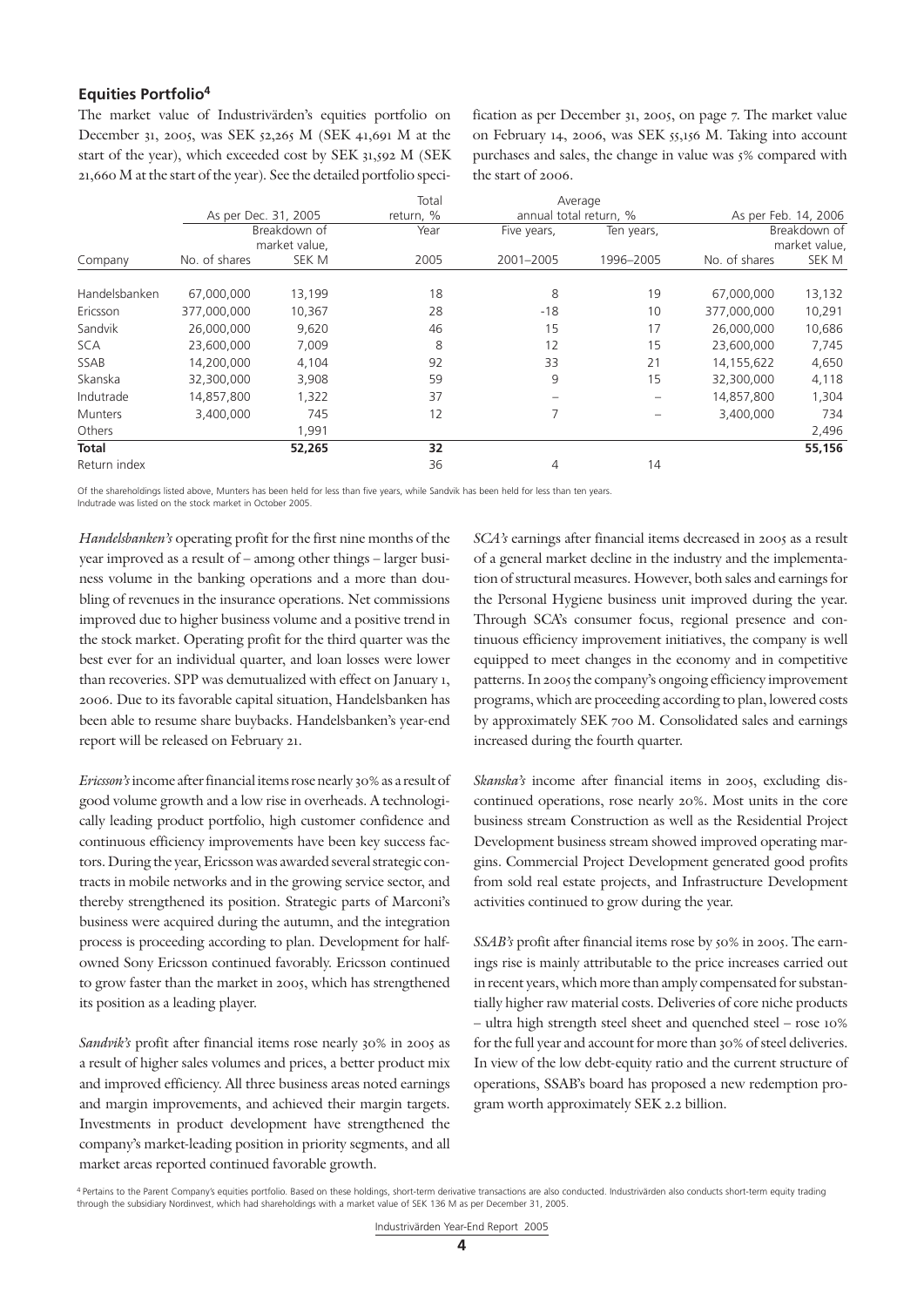*Indutrade's* earnings after financial items 2005 were almost 30% higher compared to the previous year. Order bookings remained strong, and the return on capital employed improved. Indutrade became listed on the stock market on October 5.

*Munters'* earnings after financial items improved by 10% during the first nine months of 2005, following a strong third quarter primarily for the HumiCool and Dehumidification divisions. Order intake has been strong in all divisions during the third quarter, with a record high order backlog. Munters' year-end report will be released on February 16.

#### *Equity Transactions During the Year*

During the fourth quarter of 2005, purchases of stocks totaled SEK 811 M and sales totaled SEK 2,931 M. Major purchases consisted of 1,182,557 Höganäs B and 505,660 Sandvik, and major sales consisted of 25,142,200 Indutrade (of which 25,000,000 in connection with the IPO) and 89,817,286 Ossur hf (the entire holding).

The Initial Public Offering of Indutrade, along with dividends received from Indutrade, contributed SEK 1,197 M to net asset value during the year. The consolidated earnings effect of the IPO was SEK 2,253 M during the year.

Ossur, which was sold during the year, added SEK 225 M to net asset value. The capital gain based on historical cost was SEK 398 M.

Purchases and sales of stocks in 2005 are shown in the table below.

| <b>Purchases</b>                             | No. of shares | SEK M |
|----------------------------------------------|---------------|-------|
| SCA B                                        | 6,485,440     | 1,664 |
| Höganäs B                                    | 2,610,307     | 471   |
| Ossur hf (of which, 15,473,167 newly issued) | 24,699,286    | 247   |
| Sandvik                                      | 505,660       | 193   |
| Ericsson B                                   | 5,000,000     | 137   |
| Handelsbanken A                              | 635,900       | 119   |
| Other                                        |               | 192   |
| <b>Total</b>                                 |               | 3,023 |
| <b>Sales</b>                                 | No. of shares | SEK M |
| Indutrade                                    | 25,142,200    | 1,596 |
| Ossur hf (entire holding)                    | 89,817,286    | 1,008 |
| Sandvik*                                     | 1,459,160     | 569   |
| <b>SCAB</b>                                  | 1,267,400     | 335   |
| Nokia (entire holding)                       | 1,588,000     | 179   |
| Pfizer Inc. (entire holding)                 | 1,000,000     | 170   |
| Other                                        |               | 107   |
| <b>Total</b>                                 |               | 3,964 |

\* Of which, 1,077,100 shares were redeemed for SEK 436 M.

After the end of the reporting period, from January 1 through February 14, 2006, stocks were purchased for SEK 557 M and sold for SEK 26 M.

*Short-Term Derivative Transactions and Equity Trading* A profit of SEK 122 M was generated from short-term derivative transactions by the Parent Company and equity trading by Nordinvest.

### **Net Debt**

The Parent Company's net debt was SEK 4.0 billion on December 31, 2005, including SEK 3.7 billion in interest-bearing net debt, corresponding to a net debt-equity ratio of 7.0% (11.5% at the start of the year), as shown in the specification below.

Interest-bearing net debt decreased by SEK 1.1 billion compared with the start of the year, mainly due to the sales of Indutrade and Ossur in October 2005.

Net debt as per February 14, 2006, was SEK 4.6 billion, including SEK 4.2 billion in interest-bearing net debt.

#### **Change in Interest-Bearing Net Debt**

| Net debt-equity ratio, %               | 11.5   | 7.0     | 7.6     |
|----------------------------------------|--------|---------|---------|
| Market value of equities portfolio     | 41,691 | 52,265  | 55,156  |
| Interest-bearing net debt              | 4,798  | 3,672   | 4,218   |
| Less: liabilities to subsidiaries      | $-143$ | $-202$  | $-195$  |
|                                        | 4,941  | 3,874   | 4,413   |
| Current interest-bearing liabilities   | 1,650  | 1,350   | 1,435   |
| Long-term interest-bearing liabilities | 4,102  | 3,870   | 3,870   |
| Current interest-bearing receivables   | 358    | 89      | 83      |
| Cash and cash equivalents              | 453    | 1,257   | 809     |
| SEK M                                  | 2004   | 2005    | 2006    |
|                                        | Dec.31 | Dec. 31 | Feb. 14 |



#### **Net Debt-Equity Ratio**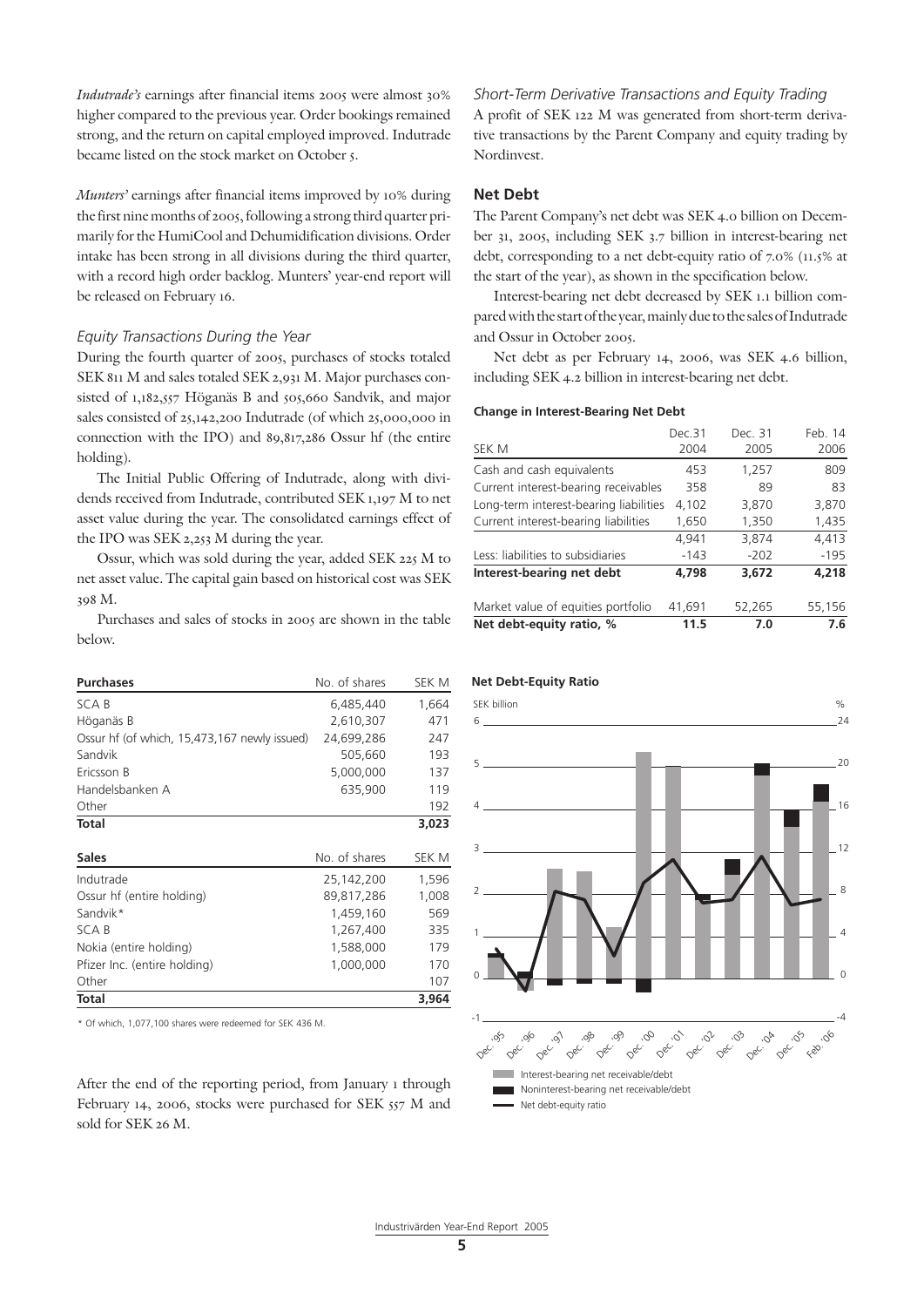# **EARNINGS**

### **Group**

Consolidated earnings from portfolio management amounted to SEK 14,334 M (7,557), including SEK 1,275 M (1,032) in dividend income, SEK 12,937 M (6,427) in change in value of stocks, SEK 122 M (106) from short-term derivative transactions and equity trading, and SEK 0 M (-8) in other income and expenses. Earnings from other operations, pertaining primarily to the subsidiary Isaberg Rapid, totaled SEK 22 M (10). After SEK -78 M (-80) in management costs and SEK -231 M (-188) in net financial items, earnings after financial items were SEK 14,047 M (7,299). After tax of SEK  $-7$  M  $(-9)$  and earnings after tax from discontinued operations, totaling SEK 162 M (168), pertaining to Indutrade, net earnings for the year were SEK 14,202 M (7,458).

The Group's interest-bearing net debt amounted to SEK 4.0 billion as per December 31, 2005, a decrease of SEK 1.4 billion (of which SEK 0.2 billion pertained to Indutrade) compared with the start of the year.

#### **PROPOSED DIVIDEND**

The Board of Directors proposes a dividend of SEK 7.00 per share (6.00), entailing a total dividend payout of SEK 1,352 M.

#### **OTHER INFORMATION**

#### **Annual General Meeting**

The Annual General Meeting will be held at 2 p.m. on Monday, May 8, 2006, at the Grand Hotel, Vinterträdgården room, Stockholm.

#### **Employee Stock Options**

Under the existing employee stock option program, the CEO was granted an additional 20,000 stock options after year-end 2005, and the two executive vice presidents have been granted an additional 30,000 options in total. Following these grants, the CEO and the two executive vice presidents hold 50,000 and totally 70,000 stock options, respectively. As per December 31, 2005, the theoretical value was SEK 41.60 per option. The grant of these options entails no additional cost to the Company.

#### **Accounting Principles**

Starting on January 1, 2005, Industrivärden's consolidated financial statements are prepared in accordance with International Financial Reporting Standards (IFRS), as adopted by the EU. The interim report for the first quarter of 2005 was thus the first report that the Company presented in accordance with IAS 34. Industrivärden applied the recommendations and pronouncements issued by the Swedish Financial Accounting Standards Council through 2004. The transition to IFRS is reported in accordance with IFRS 1, which is why the transition date is January 1, 2004, since the comparison year, 2004, is also presented in accordance with IFRS. The year-end report has also been prepared in conformity with Swedish Financial Accounting Standards Council recommendation RR 31 – Interim Reporting for Groups.

The accounting principles that have the greatest impact on Industrivärden's reporting are IAS 39 Financial Instruments: Recognition and Measurement, which concerns the measurement of financial instruments at fair value, and IAS 28 Investments in Associates, which covers the reporting of holdings in associated companies. The effect of the new accounting principles is shown in specifications to Industrivärden's consolidated income statement and balance sheet. In addition, Industrivärden has previously provided more detailed descriptions of the effects of the introduction of IFRS, in the 2004 year-end report and the 2004 annual report as well as the interim report for the first quarter of 2005. As a result of the Initial Public Offering of Indutrade, the reports for 2005 have also been affected by IFRS 5 Non-Current Assets Held for Sale and Discontinued Operations.

Stockholm, February 16, 2006 AB Industrivärden (publ), THE BOARD OF DIRECTORS

#### **Auditors' Examination Report**

We have conducted a general examination of the year-end report for AB Industrivärden (publ.) for the period ended December 31, 2005, in accordance with the recommendation issued by FAR (the Swedish Institute of Authorized Public Accountants).

A general examination is limited to discussion with the Company's employees and to an analytical examination of financial information and thus provides a lesser degree of certainty than an audit. We have not performed an audit of this year-end report and thus have not issued an audit opinion.

Nothing has come to our attention that indicates that the year-end report does not fulfill the requirements for year-end reports as prescribed in the Swedish Annual Accounts Act and IAS 34.

Stockholm, February 16, 2006 Öhrlings PricewaterhouseCoopers AB Anders Lundin, *Authorized Public Accountant*

### **Nominating Committee's proposal for the Board of Directors**

Industrivärden's 2005 Annual General Meeting resolved to authorize the Chairman of the Board to appoint at least four members from among the major shareholders' representatives, who are not directors on Industrivärden's board, to form with the Chairman a Nominating Committee for the next election of directors. Accordingly, the following persons have been named as members of the Nominating Committee: Tom Hedelius, Chairman of the Board of Industrivärden; Christer Elmehagen, AMF Pension; Curt Källströmer (committee chairman), Handelsbanken; Ulf Lundahl, L E Lundbergföretagen; and Anders Nyberg, SCA.

The Nominating Committee proposes to the Annual General Meeting: reelection of Boel Flodgren, Tom Hedelius, Finn Johnsson, Fredrik Lundberg, Sverker Martin-Löf, Lennart Nilsson and Anders Nyrén. Arne Mårtensson has declined reelection. Lars O Grönstedt, (born 1954), President and CEO in Svenska Handelsbanken, was proposed as a new Board member. In addition, the Committee proposes that Tom Hedelius be elected as Chairman of the Board at the Annual General Meeting. Shareholders who together represent approximately 70% of the total number of votes in the Company intend to support the Nominating Committee's proposals.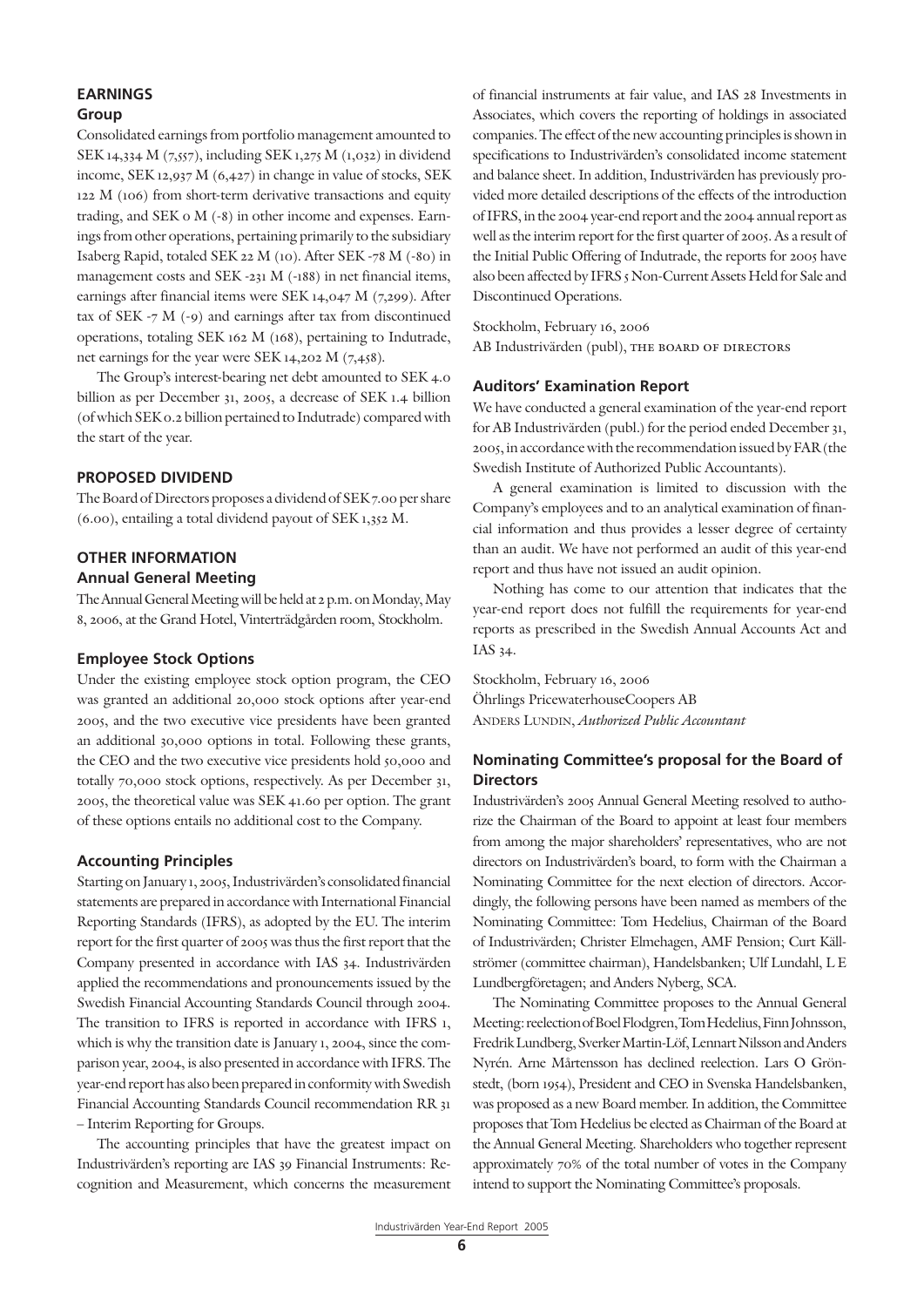#### **Further Information**

Anders Nyrén, President and CEO, tel. +46 8 666 64 00 Carl-Olof By, Executive Vice President and CFO, tel. +46 8 666 64 00 Sverker Sivall, IR, tel. +46 8 666 64 19 Complete contact information can be found on page 1.

#### **Parent Company's Equities Portfolio**

#### **Financial Calendar**

The 2005 Annual Report will be published in mid-March 2006. The Annual General Meeting will be held in Stockholm on May 8, 2006.

Interim report January–March 2006: May 8, 2006 Interim report January–June 2006: August 3, 2006 Interim report January–September 2006: October 31, 2006

|                                |                          |                 |     | Value breakdown |               |                                                      |                                          |       |
|--------------------------------|--------------------------|-----------------|-----|-----------------|---------------|------------------------------------------------------|------------------------------------------|-------|
| Holdings as per                |                          | Market value    |     | Cost            | Surplus value |                                                      | Share of Share of capital Share of votes |       |
| December 31, 2005              | No. of shares            | SEK M SEK/share |     | SEK M           |               | SEK M portfolio value, % in company, % in company, % |                                          |       |
| Handelsbanken A                | 67,000,000               | 13,199          | 68  | 4,524           | 8,675         | 25                                                   | 10.0                                     | 10.3  |
| Ericsson A<br>Ericsson B       | 372,000,000<br>5,000,000 | 10,367          | 54  | 3,262           | 7,105         | 20                                                   | 2.3                                      | 13.3  |
| Sandvik                        | 26,000,000               | 9,620           | 50  | 5,365           | 4,255         | 18                                                   | 11.3                                     | 11.3  |
| SCA A<br>SCA B                 | 16,000,000<br>7,600,000  | 7,009           | 36  | 2,466           | 4,543         | 13                                                   | 10.2                                     | 28.9  |
| SSAB A                         | 14,200,000               | 4,104           | 21  | 915             | 3,189         | 8                                                    | 15.6                                     | 20.4  |
| Skanska A<br>Skanska B         | 15,000,000<br>17,300,000 | 3,908           | 20  | 1,579           | 2,329         | 8                                                    | 7.7                                      | 26.9  |
| Indutrade                      | 14,857,800               | 1,322           | 7   | 248             | 1,074         | 3                                                    | 37.1                                     | 37.1  |
| Volvo A<br>Volvo B             | 1,900,000<br>500,000     | 880             | 5   | 553             | 327           | 2                                                    | 0.6                                      | 1.2   |
| <b>Munters</b>                 | 3.400.000                | 745             | 4   | 614             | 131           |                                                      | 13.6                                     | 13.6  |
| Höganäs B                      | 3,400,000                | 585             | 3   | 609             | -24           |                                                      | 9.7                                      | 7.7   |
| Isaberg Rapid<br>Other         |                          | 205<br>321      | 2   | 205<br>333      | $-12$         | $\Omega$                                             | 100.0                                    | 100.0 |
| Total as per December 31, 2005 |                          | 52,265          | 271 | 20,673          | 31,592        | 100                                                  |                                          |       |

Share of capital and votes in Handelsbanken and Sandvik is calculated after cancellation of shares repurchased in 2005.

Share of capital and votes in Sandvik and SSAB is calculated after completion of redemption program during the first half of 2005.

The share of votes in SCA decreased from 29.5% to 28.5% through the reclassification of 982,000 Class A shares to Class B shares; however, after reclassification by other shareholders,

it thereafter increased and was 28.9% on December 31, 2005.

The share of capital and votes in Sandvik includes 900,000 issued OTC put options for the corresponding number of shares.

The share of capital and votes in SCA includes 500,000 issued OTC put options for the corresponding number of Class B shares.

The share of votes in Skanska decreased from 29.3% to 26.9% through the reclassification of 2,302,756 Class A shares to Class B shares.

Valuation of the wholly owned subsidiary Isaberg Rapid is provided in a definition on page 11.

Total number of Industrivärden shares outstanding: 193,135,612.

|                                |                          |                 |     | Value breakdown |               |                                                      |                                          |       |
|--------------------------------|--------------------------|-----------------|-----|-----------------|---------------|------------------------------------------------------|------------------------------------------|-------|
| Holdings as per                |                          | Market value    |     | Cost            | Surplus value |                                                      | Share of Share of capital Share of votes |       |
| December 31, 2004              | No. of shares            | SEK M SEK/share |     | SEK M           |               | SEK M portfolio value, % in company, % in company, % |                                          |       |
| Handelsbanken A                | 66,364,100               | 11,481          | 59  | 4,405           | 7,076         | 28                                                   | 9.6                                      | 10.1  |
| Ericsson A                     | 372,000,000              | 8,072           | 42  | 3,125           | 4,947         | 19                                                   | 2.3                                      | 13.3  |
| Sandvik                        | 26,953,500               | 7,224           | 38  | 5,468           | 1,756         | 17                                                   | 10.2                                     | 10.2  |
| SCA A<br>SCA B                 | 16,982,000<br>1,399,960  | 5,254           | 27  | 1,088           | 4,166         | 13                                                   | 7.8                                      | 28.5  |
| Skanska A<br>Skanska B         | 17,302,756<br>15,000,000 | 2,576           | 13  | 1,580           | 996           | 6                                                    | 7.7                                      | 28.6  |
| SSAB A                         | 14.113.750               | 2,258           | 12  | 885             | 1,373         | 5                                                    | 14.0                                     | 18.3  |
| Indutrade                      |                          | 2,022           | 10  | 693             | 1,329         | 5                                                    | 100.0                                    | 100.0 |
| <b>Munters</b>                 | 3,219,350                | 644             | 3   | 581             | 63            | 2                                                    | 12.9                                     | 12.9  |
| Volvo A<br>Volvo B             | 1,821,700<br>444.120     | 579             | 3   | 506             | 73            | $\overline{2}$                                       | 0.5                                      | 1.1   |
| Ossur hf                       | 65,118,000               | 537             | 3   | 363             | 174           |                                                      | 20.4                                     | 20.4  |
| Isaberg Rapid                  |                          | 290             | 2   | 193             | 97            |                                                      | 100.0                                    | 100.0 |
| Pfizer Inc.                    | 1,000,000                | 178             |     | 300             | $-122$        | 0                                                    | 0.0                                      | 0.0   |
| Other                          |                          | 576             | 3   | 844             | -268          |                                                      |                                          |       |
| Total as per December 31, 2004 |                          | 41,691          | 216 | 20,031          | 21,660        | 100                                                  |                                          |       |

#### *Development during the period January 1–December 31, 2005:* Purchases 3,023<br>Sales 3,964  $-3.964$ Change in value 11,515

**Market value as per Dec. 31, 2005 52,265**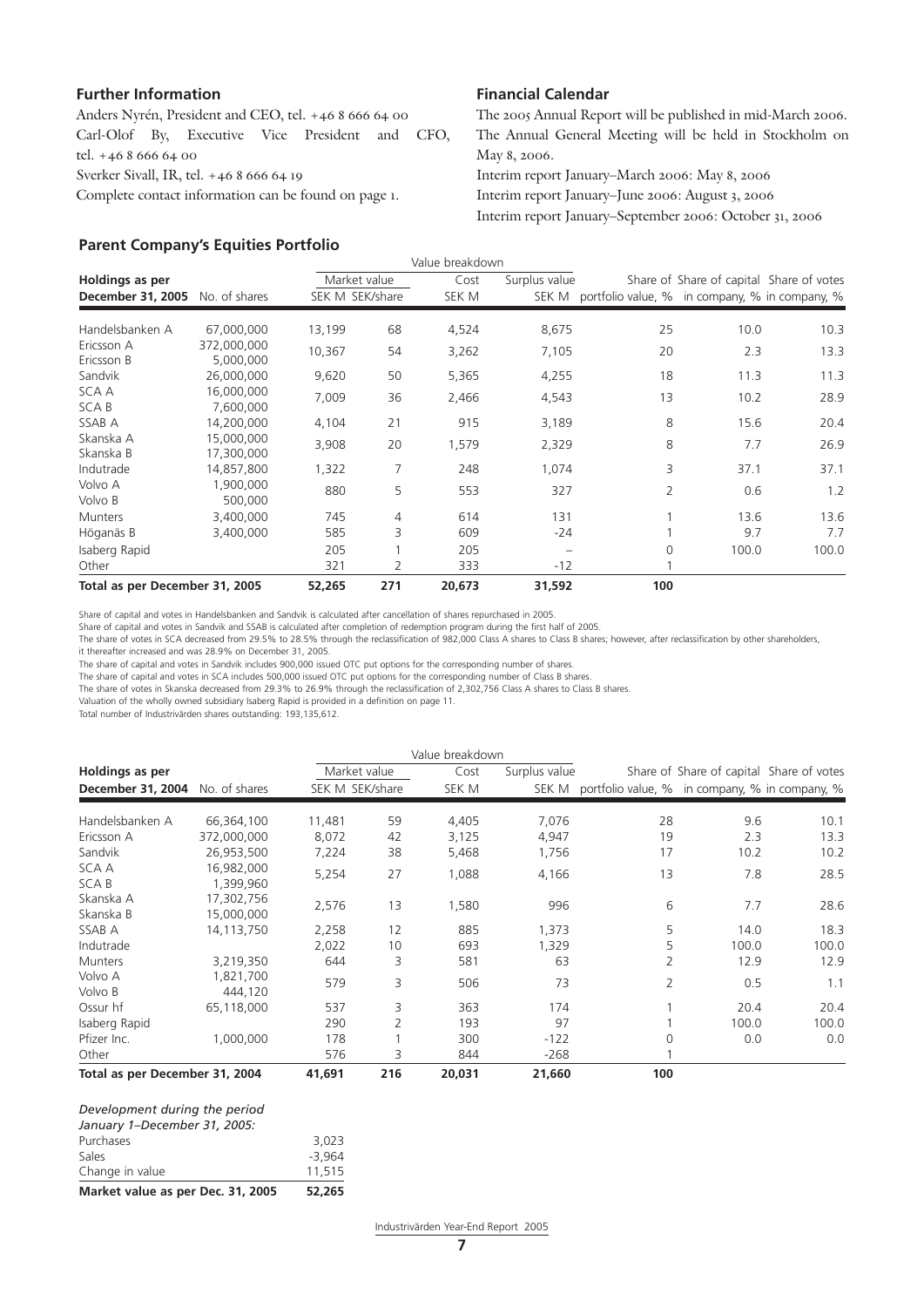# **Industrivärden Consolidated Income Statement**

|                                                                                    | 2005      | 2004         | 2005          | 2004      |
|------------------------------------------------------------------------------------|-----------|--------------|---------------|-----------|
| sek m                                                                              | Oct.-Dec. | Oct.-Dec.    | Jan.-Dec.     | Jan.-Dec. |
|                                                                                    |           |              |               |           |
| Portfolio management<br>Dividend income from stocks                                |           |              |               |           |
|                                                                                    |           | 1            | 1,275         | 1,032     |
| Change in value of stocks                                                          | 4,551     | 1,771<br>40  | 12,937<br>122 | 6,427     |
| Short-term derivative transactions and equity trading<br>Other income and expenses | 53<br>0   | -1           | 0             | 106<br>-8 |
| Earnings from portfolio management                                                 | 4,604     | 1,811        | 14,334        | 7,557     |
|                                                                                    |           |              |               |           |
| <b>Other operations</b>                                                            |           |              |               |           |
| Net sales                                                                          | 255       | 222          | 894           | 862       |
| Cost of goods sold                                                                 | $-169$    | $-159$       | -583          | -566      |
| Development costs                                                                  | -5        | $-15$        | -25           | -31       |
| Selling costs                                                                      | $-52$     | $-31$        | $-184$        | $-164$    |
| Administrative costs                                                               | $-24$     | $-23$        | -80           | -94       |
| Other operating income and expenses                                                | 2         | 3            | 0             | 3         |
| <b>Earnings from other operations</b>                                              | 7         | $-3$         | 22            | 10        |
|                                                                                    |           |              |               |           |
| <b>Management costs</b>                                                            | -20       | $-21$        | -78           | -80       |
| <b>Operating earnings</b>                                                          | 4,591     | 1.787        | 14,278        | 7,487     |
|                                                                                    | 7         | 3            | 13            | 7         |
| Interest income                                                                    | -70       | $-58$        | $-230$        |           |
| Interest expenses                                                                  |           |              |               | $-195$    |
| Other financial items                                                              | $-2$      | $\mathbf{1}$ | -14           | 0         |
| Earnings after financial items                                                     | 4,526     | 1,733        | 14,047        | 7,299     |
| Tax                                                                                | -3        | 5            | -7            | -9        |
| Earnings for the year for continuing operations                                    | 4,523     | 1,738        | 14,040        | 7,290     |
| Earnings for the year for discontinued operations <sup>5</sup>                     |           | 33           | 162           | 168       |
| Net earnings for the year*                                                         | 4,523     | 1,771        | 14,202        | 7,458     |
|                                                                                    |           |              |               |           |
| Depreciation included in operating earnings                                        | 10        | 13           | 42            | 48        |
| Earnings per share, SEK <sup>6</sup>                                               | 23.42     | 9.17         | 73.54         | 38.62     |
|                                                                                    |           |              |               |           |
| <b>Breakdown by business unit</b>                                                  |           |              |               |           |
| <b>Earnings after financial items</b>                                              |           |              |               |           |
| <b>Portfolio management</b>                                                        | 4,519     | 1,739        | 14,038        | 7,298     |
| Other operations                                                                   | 7         | -6           | 9             | 1         |
|                                                                                    | 4,526     | 1,733        | 14,047        | 7,299     |
| <b>Discontinued operations</b>                                                     |           | 51           | 225           | 243       |
| Group                                                                              | 4,526     | 1,784        | 14,272        | 7,542     |
|                                                                                    |           |              |               |           |
| *Effect of introduction of IFRS on reported earnings                               |           |              |               |           |
| Reported net earnings according to previous accounting principles                  |           | 157          |               | 1,557     |
| Effect of introduction of IFRS:                                                    |           |              |               |           |
| Change in value of equities (IAS 39)                                               |           | 1,643        |               | 6,066     |
| Market valuation of equity derivatives (IAS 39)                                    |           | 1            |               | 3         |
| Reversal of goodwill amortization (IFRS 3)                                         |           | 7            |               | 37        |
| Impairment of goodwill (IAS 36)                                                    |           | $-2$         |               | $-2$      |
| Discontinuation of associate accounting (IAS 28)                                   |           | $-35$        |               | $-203$    |
| Total IFRS effects                                                                 |           | 1,614        |               | 5,901     |
| Net earnings for the year according to IFRS                                        |           | 1,771        |               | 7,458     |
|                                                                                    |           |              |               |           |

5 Earnings from discontinued operations pertains to Indutrade until October 5, 2005, which is the date on which the company became listed on the stock exchange.

|                       | 2005             | 2004        |
|-----------------------|------------------|-------------|
|                       |                  |             |
| Net sales             |                  | 2.763 3.486 |
| Expenses              | $-2.538 - 3.243$ |             |
| Earnings after        |                  |             |
| financial items       | 225              | 243         |
| Tax                   | -63              | $-75$       |
| Earnings for the year | 162              | 168         |
|                       |                  |             |

6 Net earnings for the year divided by 193,135,612 shares. There is no dilutive effect.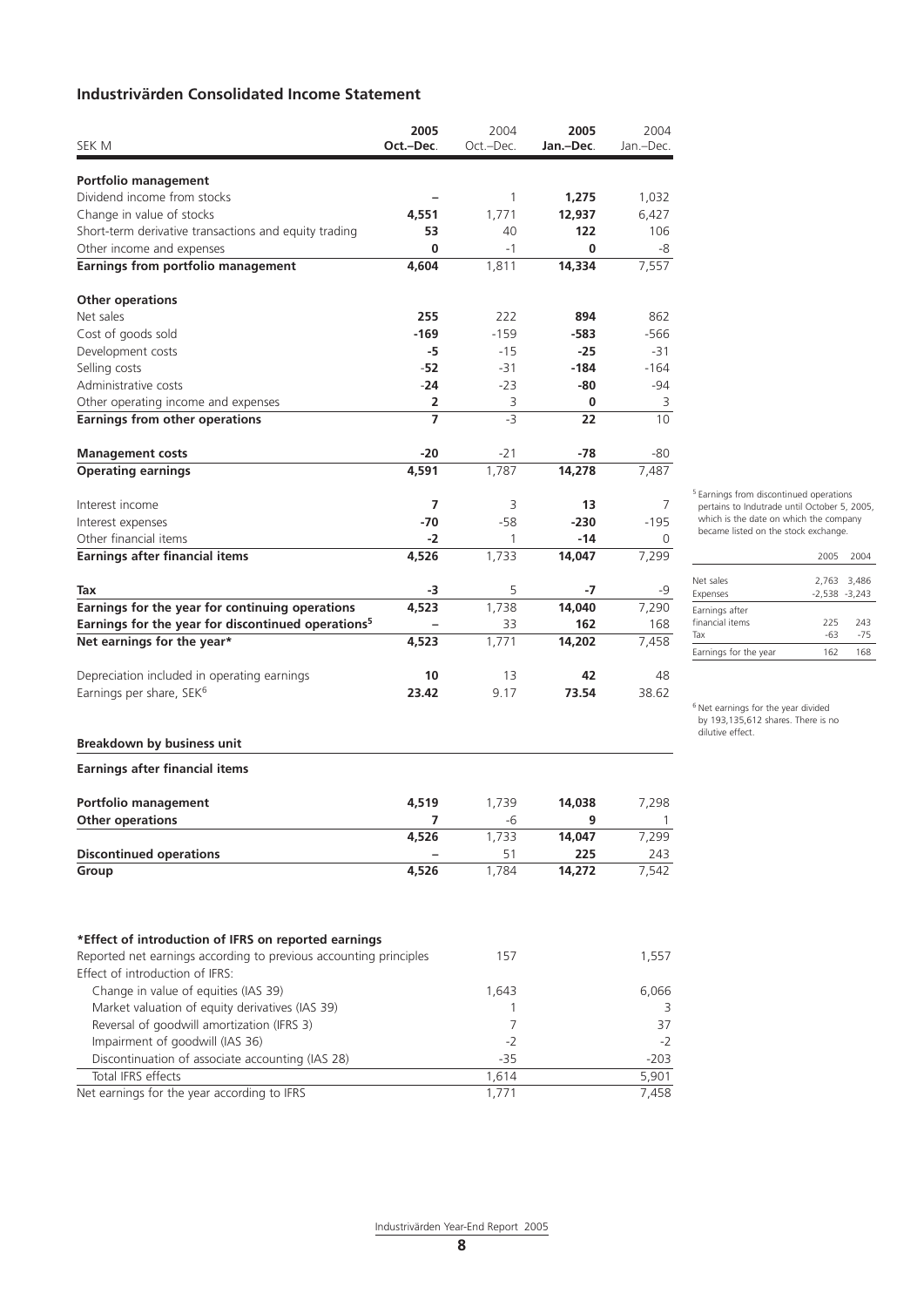# **Industrivärden Consolidated Balance Sheet**

| SEK M                                      | Dec. 31<br>2005 | Dec. 31<br>2004 |
|--------------------------------------------|-----------------|-----------------|
|                                            |                 |                 |
| Intangible fixed assets                    | 83              | 256             |
| Tangible fixed assets                      | 228             | 521             |
| Equities                                   | 51,910          | 39,190          |
| Other financial fixed assets               | 12              | 18              |
| Inventories                                | 197             | 747             |
| Accounts receivable, trade                 | 239             | 667             |
| Other current assets                       | 185             | 509             |
| Cash and cash equivalents                  | 1,307           | 625             |
| <b>Total assets</b>                        | 54,161          | 42,533          |
| Shareholders' equity                       | 48,227          | 35,175          |
| Long-term noninterest-bearing liabilities  | 43              | 53              |
| Long-term interest-bearing liabilities     | 4,037           | 4,493           |
| Current noninterest-bearing liabilities    | 608             | 1,112           |
| Current interest-bearing liabilities       | 1,246           | 1,700           |
| Total shareholders' equity and liabilities | 54,161          | 42,533          |

# **Change in Consolidated Shareholders' Equity**

|                                                                          | 2005      | 2004<br>Jan.-Dec. |
|--------------------------------------------------------------------------|-----------|-------------------|
| SEK M                                                                    | Jan.-Dec. |                   |
|                                                                          |           |                   |
| Opening shareholders' equity according to previous accounting principles |           | 16,413            |
| Effect of new accounting principles*                                     |           | 12,374            |
| Opening shareholders' equity                                             | 35,175    | 28,787            |
| Dividend to shareholders                                                 | $-1,159$  | $-1,062$          |
| Translation differences                                                  | 9         | -8                |
| Net earnings for the year                                                | 14,202    | 7,458             |
| Closing shareholders' equity                                             | 48,227    | 35,175            |
| Shareholders' equity per share, SEK                                      | 250       | 182               |
| *Effect of new accounting principles                                     |           |                   |
| Fair valuation of equities (IAS 39)                                      |           | 14,165            |
| Fair valuation of other financial instruments (IAS 39)                   |           | 3                 |
| Effect of discontinuation of associated accounting (IAS 28)              |           | $-1,777$          |
| Effect of introduction of pension reporting (IAS 19)                     |           | $-17$             |
|                                                                          |           | 12,374            |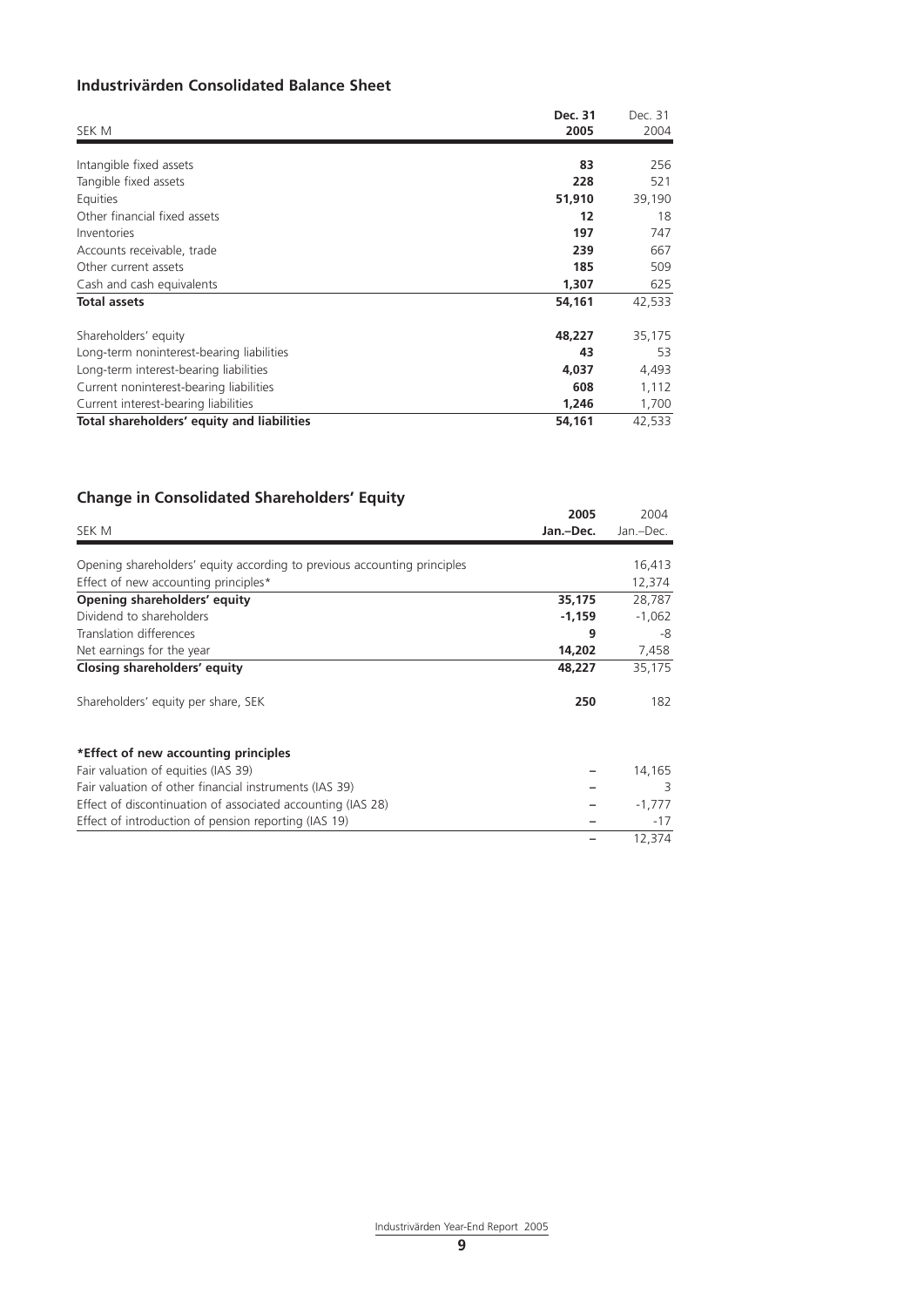# **Industrivärden Consolidated Statement of Cash Flows**

|                                                                 | 2005      | 2004      |
|-----------------------------------------------------------------|-----------|-----------|
| SEK M                                                           | Jan.-Dec. | Jan.-Dec. |
| <b>OPERATING ACTIVITIES</b>                                     |           |           |
| Operating cash flow from portfolio management                   | 1,510     | 870       |
| Operating cash flow from operating companies                    | 26        | 295       |
| Management costs paid                                           | $-79$     | $-76$     |
| Financial items, net                                            | $-235$    | $-179$    |
| <b>CASH FLOW FROM OPERATING ACTIVITIES</b>                      | 1.222     | 910       |
| <b>INVESTING ACTIVITIES</b>                                     |           |           |
| Cash flow from investments in portfolio management <sup>7</sup> | 941       | $-2,277$  |
| Cash flow from investments in operating companies               | $-49$     | $-75$     |
| <b>CASH FLOW FROM INVESTING ACTIVITIES</b>                      | 892       | $-2,352$  |
| <b>FINANCING ACTIVITIES</b>                                     |           |           |
| Loans raised and amortization of debt                           | $-478$    | 2,447     |
| Dividend paid out                                               | $-1,159$  | $-1,062$  |
| <b>CASH FLOW FROM FINANCING ACTIVITIES</b>                      | $-1.637$  | 1,385     |
| CASH FLOW FROM DISCONTINUED OPERATIONS <sup>8</sup>             | 283       |           |
| NET CASH FLOW FOR THE YEAR                                      | 760       | $-57$     |
| Cash and cash equivalents at start of year                      | 625       | 683       |
| Less: cash and cash equivalents in discontinued operations      | -83       |           |
| Exchange rate difference in cash and cash equivalents           | 5         | $-1$      |
| CASH AND CASH EQUIVALENTS AT END OF YEAR                        | 1,307     | 625       |
|                                                                 |           |           |

#### **Change in Interest-Bearing Net Debt**

|                                                            | 2005      | 2004      |
|------------------------------------------------------------|-----------|-----------|
| SEK M                                                      | Jan.-Dec. | Jan.-Dec. |
|                                                            |           |           |
| Interest-bearing net debt at start of year                 | 5,392     | 2,872     |
| Net cash flow for the year                                 | $-760$    | 57        |
| Change in borrowings                                       | $-478$    | 2,447     |
| Other changes                                              |           | 16        |
| Changes pertaining to discontinued operations <sup>9</sup> | -187      | -         |
| Interest-bearing net debt at end of year                   | 3.970     | 5.392     |

7 Pertains to changes in the Parent Company's equities portfolio.

8 Cash flow pertaining to discontinued operations pertains to Indutrade until October 5, 2005, which is the date on which the company became listed on the stock exchange.

|                                            | 2005  |
|--------------------------------------------|-------|
| Cash flow from:                            |       |
| - operating activities                     | 147   |
| - investing activities                     | -184  |
| - financing activities                     | 19    |
| Cash flow for the year                     | $-18$ |
| Of which, dividend, etc.                   |       |
| to Industrivärden                          | 301   |
| Cash flow from discontinued operations 283 |       |

<sup>9</sup> Pertains to Indutrade's interest-bearing net debt at the start of the year and cash flow for the year.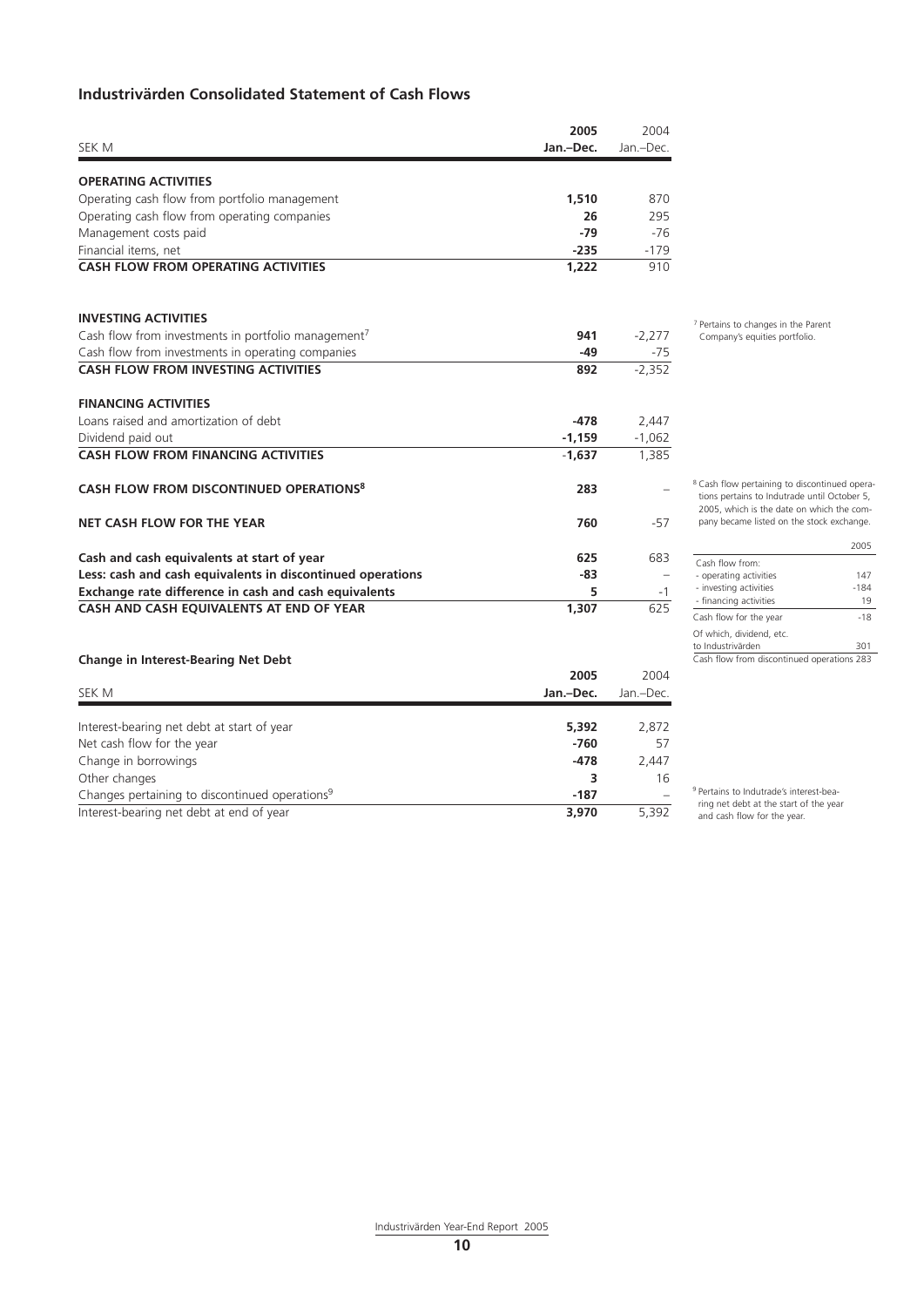#### **Definitions**

#### *Market value of equities portfolio*

The market value of the equities portfolio is defined as the market value of the listed portfolio (based on the market price on the balance sheet date) and shareholders' equity for the wholly owned company Isaberg Rapid and the other unlisted shareholdings, respectively.

#### *Net debt*

Net debt is defined as the Parent Company's interest-bearing and noninterest-bearing net debt.

#### *Net debt-equity ratio*

The Parent Company's interest-bearing net debt in relation to the market value of the Parent Company's equities portfolio.

#### *Interest-bearing net debt*

Interest-bearing liabilities and pensions less cash and cash equivalents and interest-bearing receivables, and for the Parent Company, also adjusted for liabilities to subsidiaries.

#### *Net asset value*

The market value of the Parent Company's equities portfolio less net debt.

#### *Net asset value including reinvested dividends*

The development of net asset value including reinvested dividends after tax, recalculated taking into account the development of the listed portfolio. This gives a measure of how net asset value would have developed if Industrivärden had not paid any dividends and thereby had taxable earnings, since dividends rendered are tax-deductible.

#### *Total return*

Price trend plus reinvested dividends.

#### *Change in value of equities*

For equities held at both the start and end of the period, the change in market value consists of the difference in value between these two occasions. For equities sold during the period, the change in market value consists of the difference between the value at the start of the period and the payment price received. For equities acquired during the period, the change in market value consists of the difference between the cost of the equities and their value at the end of the period.